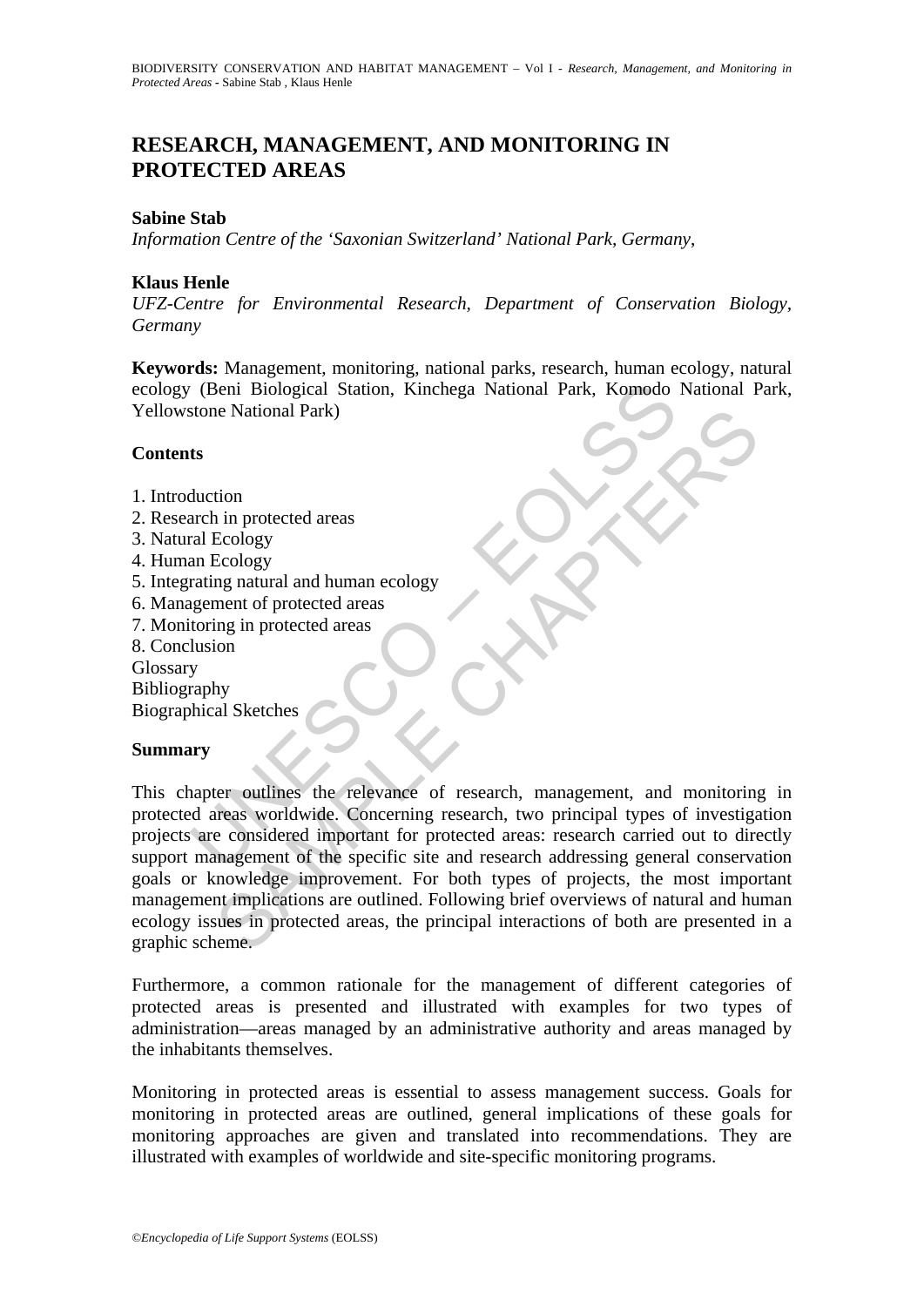## **1. Introduction**

dreassed management part is the constant part in the constant part of the constant part of the constant part of the constant part of the and in intensive interaction. Unfortunately, until today these the and in intensive i s are then formulated in guidelines and action plans. Research, managem<br>ring are complementary tasks, which are ideally carried out under a comm<br>only in intensive interaction. Unfortunately, until today these tasks have<br>on The category of protection given to an area, as outlined in *Selection, Categorisation, Size and Zoning in the World's Protected Areas* and *Protected Areas and Endemic Species*, strongly reflects the emphasis given to different conservation activities by the responsible authorities. Research, management, and monitoring belong, besides law enforcement, to the most important fields of action. Commonly, these tasks are not carried out by the responsible authority alone, but in co-operation with partners such as universities, scientific research institutions, or other agencies. The need for close cooperation alone calls for a continuous planning and evaluation process, which should accompany the declaration and management of any protected area. In most countries, a broadly discussed management plan is the tool of first choice to bring together all interest groups and to discuss the different options of further development. The interests and options are then formulated in guidelines and action plans. Research, management, and monitoring are complementary tasks, which are ideally carried out under a common rationale and in intensive interaction. Unfortunately, until today these tasks have been carried out only in a minority of protected areas. All three tasks are rare in most of the protected areas throughout the world, which are usually small in size and lack any protective measure save their legislative protection as listed in a gazetteer. Only the internationally more important protected site categories attract enough attention for regular management. Even less frequent are precisely planned monitoring schemes and research.

Research, monitoring, and management play a complementary role in the conservation of protected areas. The role of research is to solve problems concerning the effective conservation of protected areas, and to answer new questions arising in the course of the management of such areas. In contrast, monitoring permits assessment of whether a protected area achieves its conservation goals under current management (including doing nothing), and to assess the success or failure of a particular management plan. Furthermore, protected areas are preferred reference locations for regional, national, and international monitoring programmes, which aim at the detection of environmental change.

In this contribution, we outline the roles that research and monitoring could play in the effective conservation of protected areas and their biodiversity, and which questions need to be addressed by research and monitoring as part of an adaptive management strategy.

## **2. Research in Protected Areas**

Research can play an important role in the protection of sites and their biodiversity, but not all research carried out in protected areas serves this role. Research in protected areas can be divided into two groups according to its goals. The first group comprises research that is carried out to support management and to solve problems in the conservation of protected areas. The second group covers research that simply aims at a better understanding of natural and human-mediated processes, without necessarily having any applied conservation goals. Research with general conservation goals that are not directly related to the conservation, monitoring, or management issues of the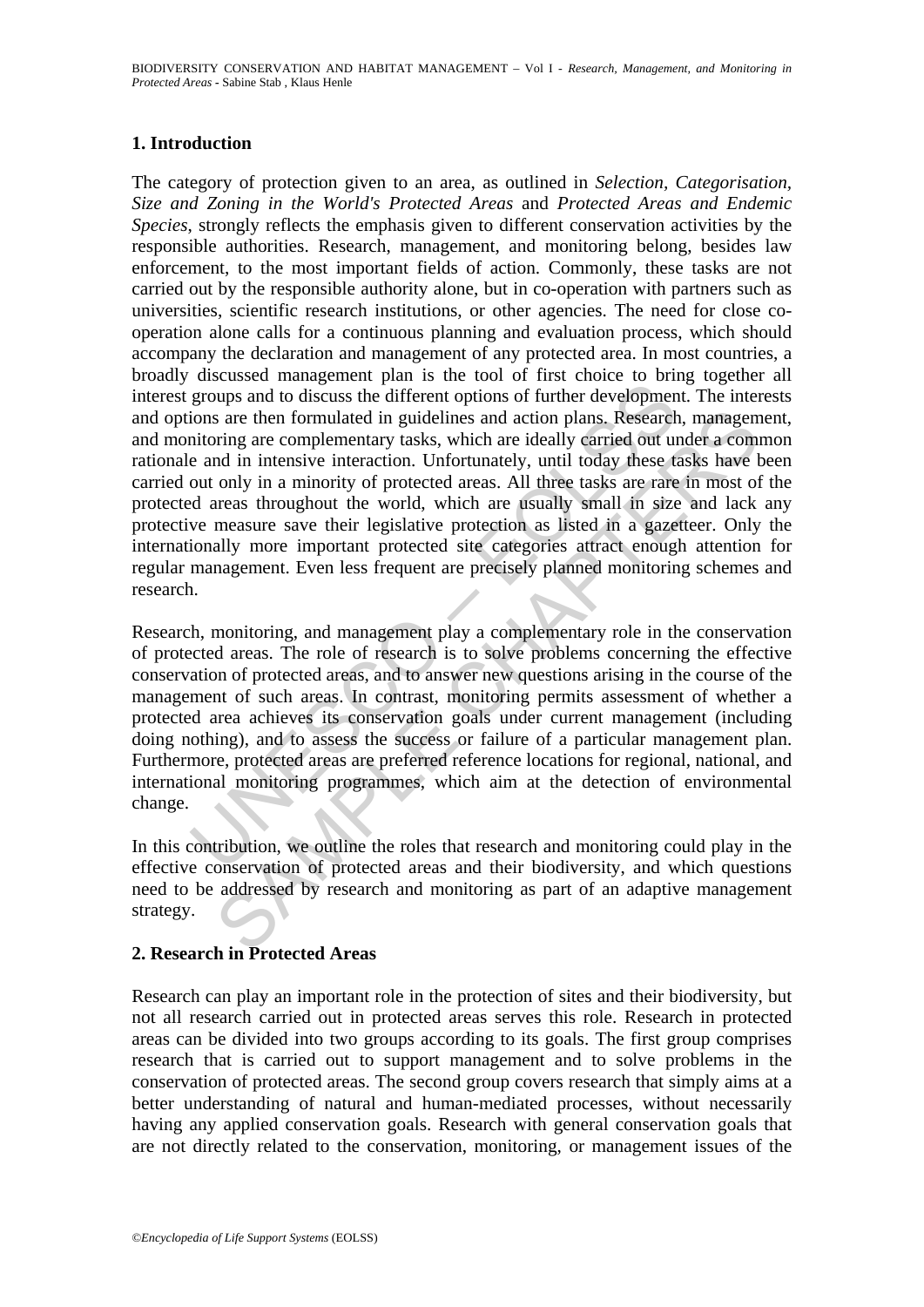protected areas also fall within this latter category. In this chapter, we will concentrate on research that addresses management and/or monitoring issues of protected areas, but will first briefly comment on the research that falls into the second group.

Research in protected areas should always be accompanied by appropriate research plans that clearly outline goals, methods, field and laboratory activities, involved staff, and the duration of the study. Access to research results and field data provided to the area authority should be unconditional as soon as they are published. For data which form part of long-term ecological research (LTER) or which are not conclusive enough to allow publication, access should be agreed even before or without publication. If not published in one of the major world languages, translation of the most outstanding results is obligatory for any researcher.

## **2.1. Research Not Related To the Conservation of Protected Areas**

solongatory for any researcher.<br>
search Not Related To the Conservation of Protected Areas<br>
bice of protected areas for research that does not address the cons<br>
old area is mainly motivated by advantages that protected ari rch Not Related To the Conservation of Protected Areas<br>of protected areas for research that does not address the conservation of<br>ura is mainly motivated by advantages that protected sites can confe<br>Large protected areas fr The choice of protected areas for research that does not address the conservation of the protected area is mainly motivated by advantages that protected sites can confer to research. Large protected areas frequently show much less human impact on biodiversity and natural processes than is the case in small or unprotected sites. Thus, large reserves may provide the only suitable sites for research projects that aim to understand natural processes. Likewise, they can provide suitable reference sites against which changes in biodiversity and ecosystem processes in unprotected landscapes can be evaluated. In addition, the choice of protected areas for research may be motivated by the fact that they often are more convenient for research than unprotected sites. This advantage may accrue from higher safety from inadvertent, malevolent, or land-use related human interference with a research project. Also, infrastructure available for management may be beneficial for research and vice versa. Although it may be timeconsuming and tedious to obtain the permits required to carry out research in protected areas, this often is less of a disadvantage than the costs involved in paying private landowners for the guarantee of a constant land management scheme that does not interfere with the research objectives.

Some conservationists and managers reject any research in protected areas unless that research directly contributes to the solution of specific management problems. However, we argue that a wider perspective should be taken when considering the justification of selecting protected areas for research that does not directly address conservation issues of the reserve. First, it should be considered whether there is a risk of a particular research project interfering with the conservation goals for the protected area. If such a risk can be definitively excluded and good arguments can be put forward for the selection of a protected area as a study site; there should be no objection in principle to research in a protected area. If risks to the conservation goals or interference with management procedures are associated with a research project, one needs to carefully weigh the potential risks against the benefits that accrue from conservation in general. For example, will the research contribute to the solution of pressing conservation issues outside the protected area? How does it contribute to an understanding of ecological processes that improves our background knowledge for effective management and conservation? In our opinion, research is justified in protected areas, if such benefits outweigh potential risks.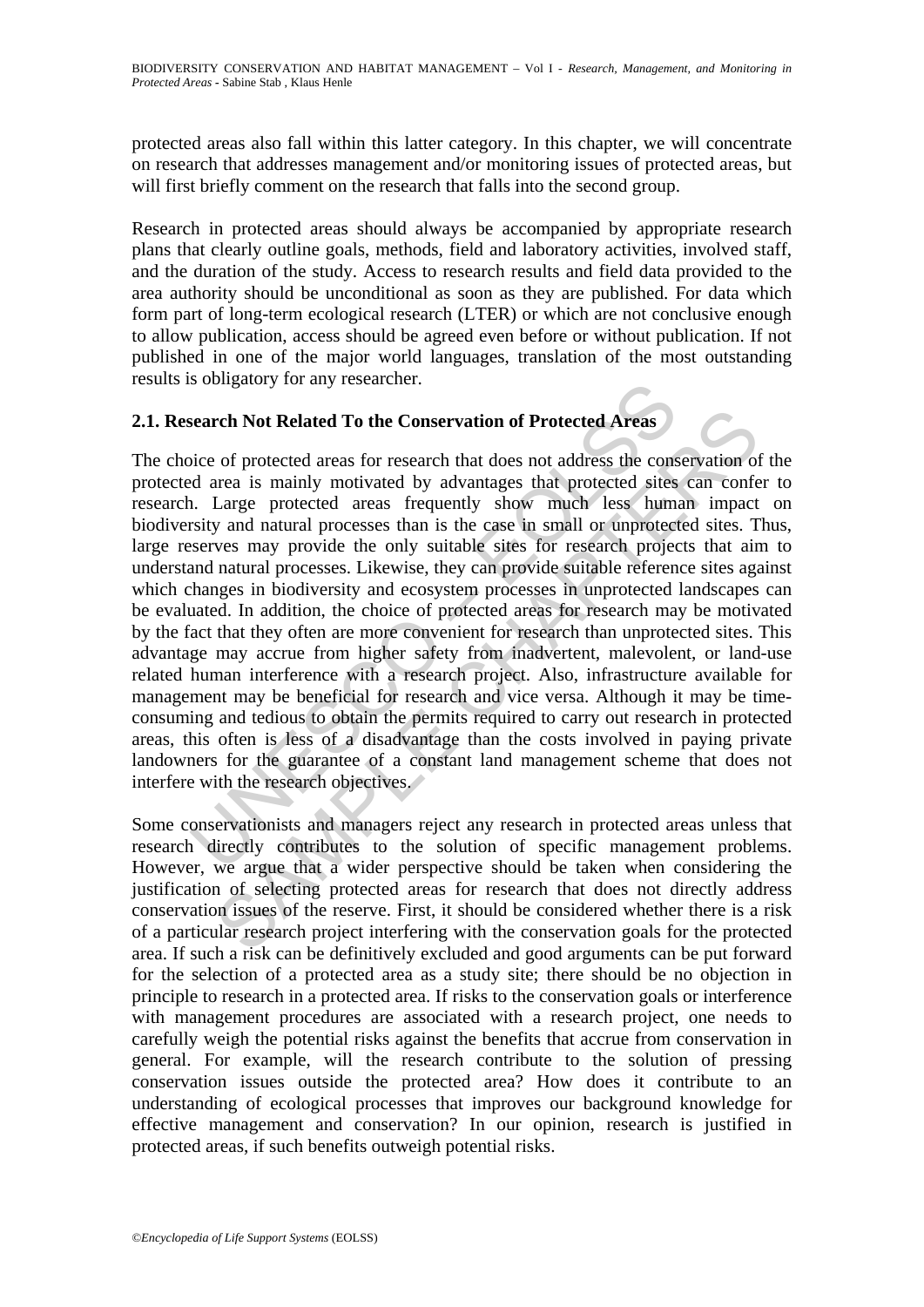## **2.2. Research Addressing Conservation Issues within Protected Areas**

The type of research carried out and the role given to research in protected areas has been strongly influenced by the philosophy behind the declaration of protected areas. The earliest protected areas received their status because of religious beliefs or as monuments of national identity. For the conservation of such areas, research within protected areas has no role to play and may even be counterproductive in disturbing the mythology that may be the driving force for the protection of an area. However, research outside the protected area nevertheless may be very important for the management of the area. This is especially the case for regulating access of visitors to the whole park or parts thereof. Research also can contribute essential cultural knowledge for information and education of visitors.

ational parks and biosphere reserves owe their existence to a phi<br>related to mythology. Even so, this frequently remains over<br>do by civilisation (wilderness) and spectacular nature (scenee<br>of eccause of the intrinsic value onal parks and biosphere reserves owe their existence to a philosophy thated to mythology. Even so, this frequently remains overlooked:<br>by civilisation (wilderness) and spectacular nature (scenery) should be because of the Many national parks and biosphere reserves owe their existence to a philosophy that is closely related to mythology. Even so, this frequently remains overlooked: land untouched by civilisation (wilderness) and spectacular nature (scenery) should be protected because of the intrinsic value of nature. Advocates of wilderness argue that such protected areas should be left untouched by man as much as possible and that access should be strongly limited and allowed only when it can be guaranteed that visitors do not leave any trace of their visit. Under such a philosophy, research again does not really play a role in the conservation of protected areas. Ironically, however, few protected areas that owe their creation to this philosophy are actually run as true wilderness areas. On the contrary, their attraction and recreational capacity has caused human demand for access, leading to the situation that the wild nature of these protected wilderness areas is strongly managed and planned. As a consequence, the role of research for protected wilderness areas does not differ principally from the role research plays under the multi-purpose objectives that are characteristic of most of the larger protected areas of today.

Research in protected areas usually fulfils one of three purposes: Most frequently, research is carried out to understand the ecology of the protected area as a basis for the development of strategies to manage or monitor nature and wilderness. The second purpose is an analysis of the effects of human visitors on the protected site as a basis for the management of human interaction with nature or of the natural wilderness itself. The third reason for research is the understanding of expectations and demands of visitors for planning visitor facilities.

Research, however, should not be limited to ecological processes and the biodiversity of protected areas or the management of visitors within protected areas. Even the largest protected areas in the world are not isolated from the effects of human activities outside park boundaries. Thus, conservation strategies and research for protected areas should incorporate human activities outside protected areas. Furthermore, the goals for protected areas differ, and this influences the relevance different types of research have (or should have) in the management of protected areas. Whereas wilderness areas and the first national parks were based on the philosophy of excluding man from the area to protect untouched nature from human influence, biosphere reserves explicitly acknowledge the integration of human land-use activities within the conservation strategy. Integrated conservation and development projects that have become popular in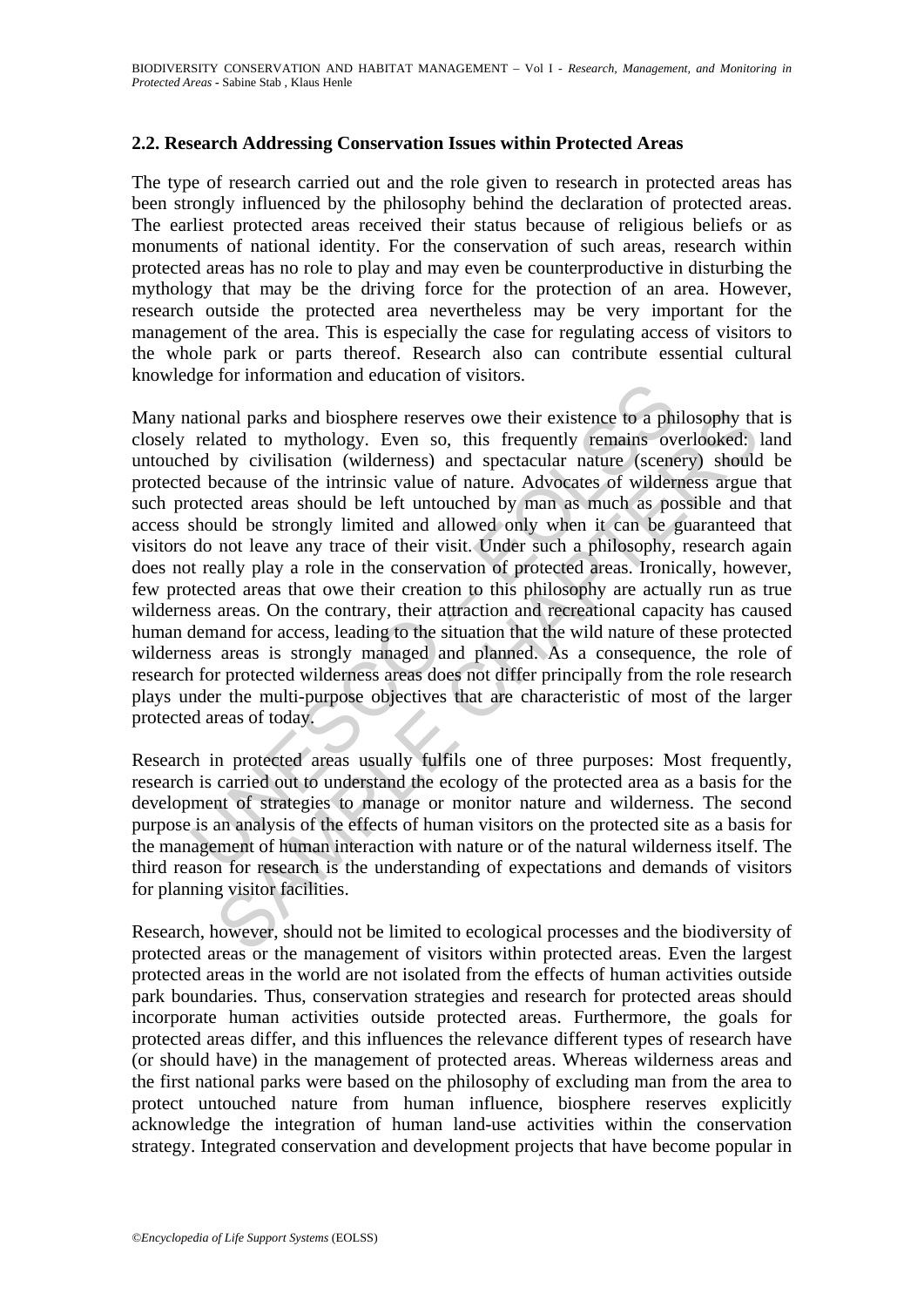developing countries in recent years follow a similar philosophy independent of the specific category attached to a protected area. As in the case of biosphere reserves, these projects seek to achieve biodiversity conservation, while providing for basic human social and economic needs. Under such a philosophy, it is immediately apparent that research cannot be limited to ecological processes, biodiversity, or visitor management. On the contrary, a broader approach needs to be taken that also includes ethnological and socio-economic research on the vested interests of humans being affected or affecting protected areas. In the following sections we outline the role of research on natural and human ecology within the conservation of protected areas and provide examples for illustration.



# TO ACCESS ALL THE **25 PAGES** OF THIS CHAPTER, Click here

#### **Bibliography**

Caughley G., Shepherd N. and Short J. (1987). *Kangaroos, their Ecology and Management in the Sheep Rangelands of Australia.* Cambridge University Press, Cambridge. [An example integrating research and management in the conservation of protected areas and beyond.]

Caughley G. and Sinclair A.R.E. (1994). *Wildlife Ecology and Management. Blackwell*, Cambridge. [Introduction to research and management of endangered species.]

Dallmeier F. and Comiskey J.A. (1998). *Forest Biodiversity Research, Monitoring and Modeling.* Man and the Biosphere Series Vol. 20, UNESCO, Paris. [Conceptual background on the mentioned topics as well as several detailed examples and case studies.]

CO ACCESS ALL THE 25 PAGES OF THIS CHAPTER,<br>
Shepherd N. and Short J. (1987). *Kangaraos, their Ecology and Management in the Sf Australia.* Cambridge University Press, Cambridge U. (An example integrating research in the Elzinga C.L., Salzer D.W., Willoughby J.W. and Gibbs J.P. (2001). *Monitoring Plant and Animal Populations*. Blackwell Science, Malden/Mass. [Very useful handbook when planning wildlife monitoring schemes, with an emphasis on statistical methods and several outlooks on practical implementation of species management]

IUCN (1994). *Guidelines for Protected Area Management Categories*. IUCN, Gland. [This is a basic reading to gain insights into international standards for protected areas. For updated chapters, protected area lists and detailed bibliography see: www.iucn.org]

MacKinnon J., MacKinnon K., Child G. and Thorsell J. (1986). *Managing Protected Areas in the Tropics*. IUCN, International Union for Conservation of Nature and Natural Resources, Gland. [This is an excellent description of the most important topics to deal with when establishing or managing protected areas, applicable also for areas outside the tropics.]

Spellerberg I.F. (1991). *Monitoring Ecological Change*. Cambridge University Press, Cambridge. [Broad introduction into basic concepts, methods and practice of monitoring, including several examples and international programmes.]

Walpole, M.J., H.J. Goodwin & K.G.R. Ward (2001): *Pricing policy for tourism in protected areas*: Lessons from Komodo National Park, Indonesia. Conservation Biology 15:218-227.

#### **Biographical Sketches**